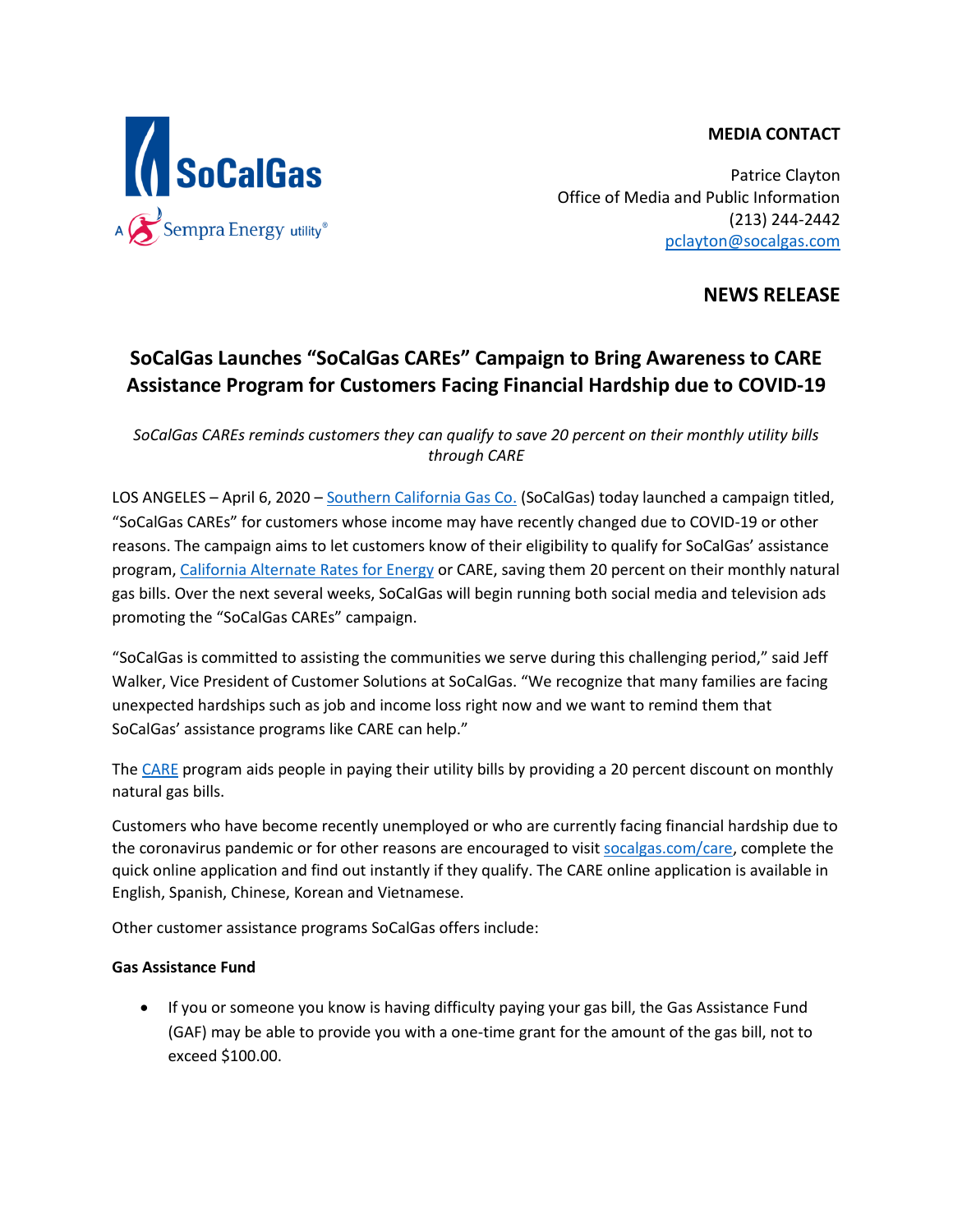- The [Gas Assistance Fund](https://www.socalgas.com/save-money-and-energy/assistance-programs/gas-assistance-fund) is a joint effort of SoCalGas and United Way of Greater Los Angeles. They work with non-profit partner organizations throughout our service territory to administer the program.
- You may qualify for the Gas Assistance Fund based on your yearly household income.

#### **Medical Baseline Allowance**

- The [Medical Baseline Allowance](https://www.socalgas.com/save-money-and-energy/assistance-programs/medical-baseline-allowance) program provides additional natural gas at the lowest baseline rate for individuals with a serious health condition.
- You may qualify for the Medical Baseline Allowance if a full-time member of your household:
	- o Has a life-threatening illness or a compromised immune system
	- o Is seriously disabled
	- $\circ$  Requires more heat in winter due to a serious health condition or to prevent deterioration of the individual's medical condition
- Eligibility is based on medical condition only, not household income.

Please visi[t socalgas.com/assistance](https://www.socalgas.com/save-money-and-energy/assistance-programs) for more information on how to know if you qualify for these programs as well as how to apply.

SoCalGas understands this is a challenging time for all and wants to assure customers natural gas service will be there for their communities. SoCalGas will continue to make safety and emergency service appointments, including reports of suspected natural gas leaks, carbon monoxide checks, gas meter turn-ons, natural gas outage and pilot re-lights. And we will continue to perform work needed to safely and reliably maintain infrastructure so we can continue to provide customers with safe and essential energy services.

Service disconnections have been suspended until further notice. This means no customer will have their natural gas turned off due to non-payment. SoCalGas has also temporarily waived late fees for small business customers. As a reminder, SoCalGas never charges late fees for residential customers.

Additional information about SoCalGas' response to COVID-19 is available [here](https://c212.net/c/link/?t=0&l=en&o=2762894-1&h=2440012564&u=https%3A%2F%2Fsocalgas.com%2Fcoronavirus&a=here)[.](https://c212.net/c/link/?t=0&l=en&o=2762894-1&h=4015906855&u=https%3A%2F%2Fsocalgas.com%2Fcoronavirus&a=.)

## **About SoCalGas**

Headquartered in Los Angeles, SoCalGas<sup>®</sup> is the [largest gas distribution utility](https://c212.net/c/link/?t=0&l=en&o=2754384-1&h=2962820994&u=https%3A%2F%2Fc212.net%2Fc%2Flink%2F%3Ft%3D0%26l%3Den%26o%3D2749733-1%26h%3D742302038%26u%3Dhttps%253A%252F%252Fwww.aga.org%252Fknowledgecenter%252Ffacts-and-data%252Futility-rankings%26a%3Dlargest%2Bgas%2Bdistribution%2Butility&a=largest+gas+distribution+utility) in the United States. SoCalGas delivers affordable, reliable, clean and increasingly renewable gas service to 21.8 million customers across [24,000 square miles](https://c212.net/c/link/?t=0&l=en&o=2754384-1&h=493537845&u=https%3A%2F%2Fc212.net%2Fc%2Flink%2F%3Ft%3D0%26l%3Den%26o%3D2749733-1%26h%3D214534354%26u%3Dhttps%253A%252F%252Fwww.socalgas.com%252Fabout-us%252Fcompany-profile%26a%3D24%252C000%2Bsquare%2Bmiles&a=24%2C000+square+miles) of Central and Southern California, where more than 90 percent of residents use natural gas for heating, hot water, cooking, drying clothes or other uses. Gas delivered through the company's pipelines also plays a key role in providing electricity to Californians— about  $45$ [percent of electric power generated](https://c212.net/c/link/?t=0&l=en&o=2754384-1&h=2048102586&u=https%3A%2F%2Fc212.net%2Fc%2Flink%2F%3Ft%3D0%26l%3Den%26o%3D2749733-1%26h%3D1368245771%26u%3Dhttp%253A%252F%252Fwww.energy.ca.gov%252Falmanac%252Felectricity_data%252Ftotal_system_power.html%26a%3D45%2Bpercent%2Bof%2Belectric%2Bpower%2Bgenerated&a=45+percent+of+electric+power+generated) in the state comes from gas-fired power plants.

SoCalGas' vision is to be the [cleanest gas utility in](https://c212.net/c/link/?t=0&l=en&o=2754384-1&h=796414393&u=https%3A%2F%2Fc212.net%2Fc%2Flink%2F%3Ft%3D0%26l%3Den%26o%3D2749733-1%26h%3D2017800724%26u%3Dhttps%253A%252F%252Fsempra.mediaroom.com%252Findex.php%253Fs%253D19080%2526item%253D137611%26a%3Dcleanest%2Bgas%2Butility%2Bin%2BNorth%2BAmerica&a=cleanest+gas+utility+in%C2%A0North+America) North America, delivering affordable and increasingly renewable energy to its customers. In support of that vision, SoCalGas is committed to replacing 20 percent of its traditional natural gas supply with renewable natural gas (RNG) by 2030. Renewable natural gas is made from waste created by dairy farms, landfills and wastewater treatment plants. SoCalGas is also committed to investing in its gas delivery infrastructure while keeping bills affordable